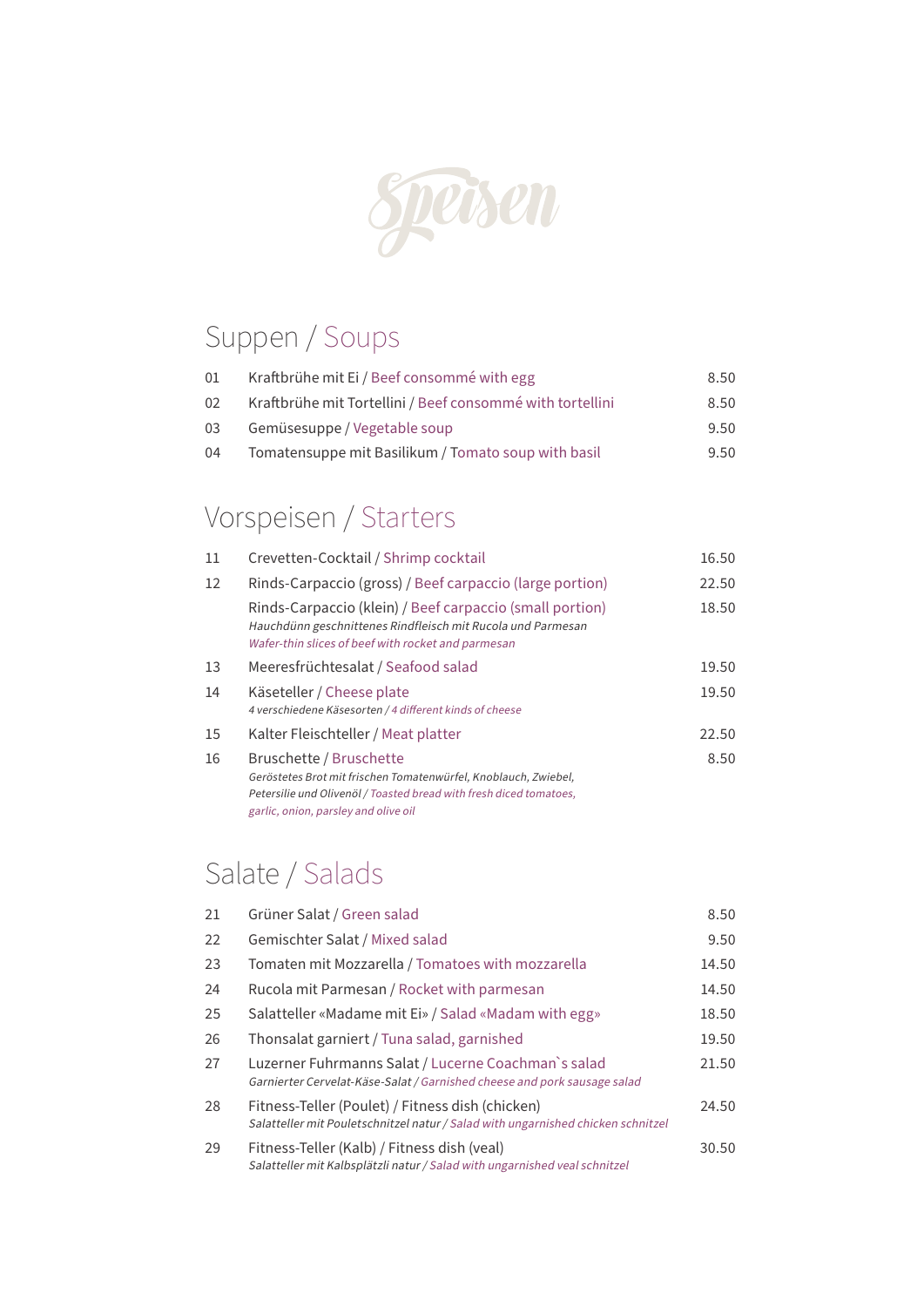# Teigwaren / Pasta

| 30 | Penne Pollo<br>Tomatenrahmsauce, Pouletfleisch, Peperoni / Creamy tomato sauce, chicken, green pepper                                                 | 24.50 |
|----|-------------------------------------------------------------------------------------------------------------------------------------------------------|-------|
| 31 | Penne Caravelle<br>Tomatenrahmsauce, Kalbfleisch, Cognac / Creamy tomato sauce, veal, cognac                                                          | 24.50 |
| 32 | Penne mit Wodka / Penne with vodka<br>Tomatenrahmsauce, Basilikum, Wodka / Creamy tomato sauce, basil, vodka                                          | 22.50 |
| 33 | Penne all `arrabbiata (scharf / spicy)<br>Tomatensauce / Tomato sauce                                                                                 | 19.50 |
| 34 | Penne Santa Luccia<br>Tomatensauce, Weisswein, Thon / Tomato sauce, white wine, tuna                                                                  | 21.50 |
| 35 | Tortelloni mit Salbei und Butter / Tortelloni with sage and butter                                                                                    | 20.50 |
| 36 | Tortelloni an Pilzrahmsauce<br>Tortelloni with creamy mushroom sauce                                                                                  | 21.50 |
| 37 | Tortelloni Panna<br>Rahmsauce, Ei, Parmesan / Creamy sauce, egg, parmesan                                                                             | 21.50 |
| 38 | Tortelloni Romagnola<br>Tomatensauce, Rindshackfleisch, Schinken / Tomato sauce, beef mince, ham                                                      | 22.50 |
| 39 | Spaghetti Napoli<br>Tomatensauce / Tomato sauce                                                                                                       | 18.50 |
| 40 | Spaghetti Bolognese<br>Tomatensauce, Rindshackfleisch / Tomato sauce, beef mince                                                                      | 21.50 |
| 41 | Spaghetti al pesto<br>Hausgemachte Sauce mit Basilikum, Pinienkernen, Knoblauch, Olivenöl<br>Home-made sauce with basil, pine nuts, garlic, olive oil | 20.50 |
| 42 | Spaghetti frutti di mare<br>Meeresfrüchte, Tomaten, Weisswein / Seafood, tomatoes, white wine                                                         | 24.50 |
| 43 | Spaghetti Carbonara<br>Rahmsauce, Schinken, Speck, Ei, Käse / Creamy sauce, ham, bacon, egg, cheese                                                   | 23.50 |
| 44 | Spaghetti al Aglio (scharf / spicy)<br>Knoblauch, Olivenöl, Petersilie / Garlic, olive oil, parsley                                                   | 19.50 |
| 45 | Spaghetti Calabrese<br>Tomatensauce, Knoblauch, Salsicce Calabrese, Peperoncini<br>Tomato sauce, garlic, sausage calabrese, hot chilli peppers        | 23.50 |

# Risotto und Nudeln / Rice and noodles

| 50 | Risotto Norvegese<br>Lachs, Tomatensauce, Rahm / Salmon, tomato sauce, cream                         | 23.50 |
|----|------------------------------------------------------------------------------------------------------|-------|
| 51 | Risotto Ticinese<br>Schinken, Champignons, Peperoni, Safran / Ham, mushrooms, sweet peppers, saffron | 23.50 |
| 52 | Risotto frutti di mare<br>Meeresfrüchte, Tomaten, Weisswein / Seafood, tomatoes, white wine          | 24.50 |
| 53 | Risotto Gorgonzola<br>Mit Gorgonzolakäse / With gorgonzola cheese                                    | 20.50 |
| 54 | Risotto ai Funghi<br>Mit frischen Pilzen / With fresh mushrooms                                      | 20.50 |
| 55 | Tagliatelle an herrlicher Pilzrahmsauce<br>Tagliatelle with creamy mushroom sauce                    | 21.50 |
| 56 | Gnochi Ammiraglio<br>Cherrytomaten, Ruccola, Lachstreifen / Cherry tomatoes, rocket, salmon strips   | 24.50 |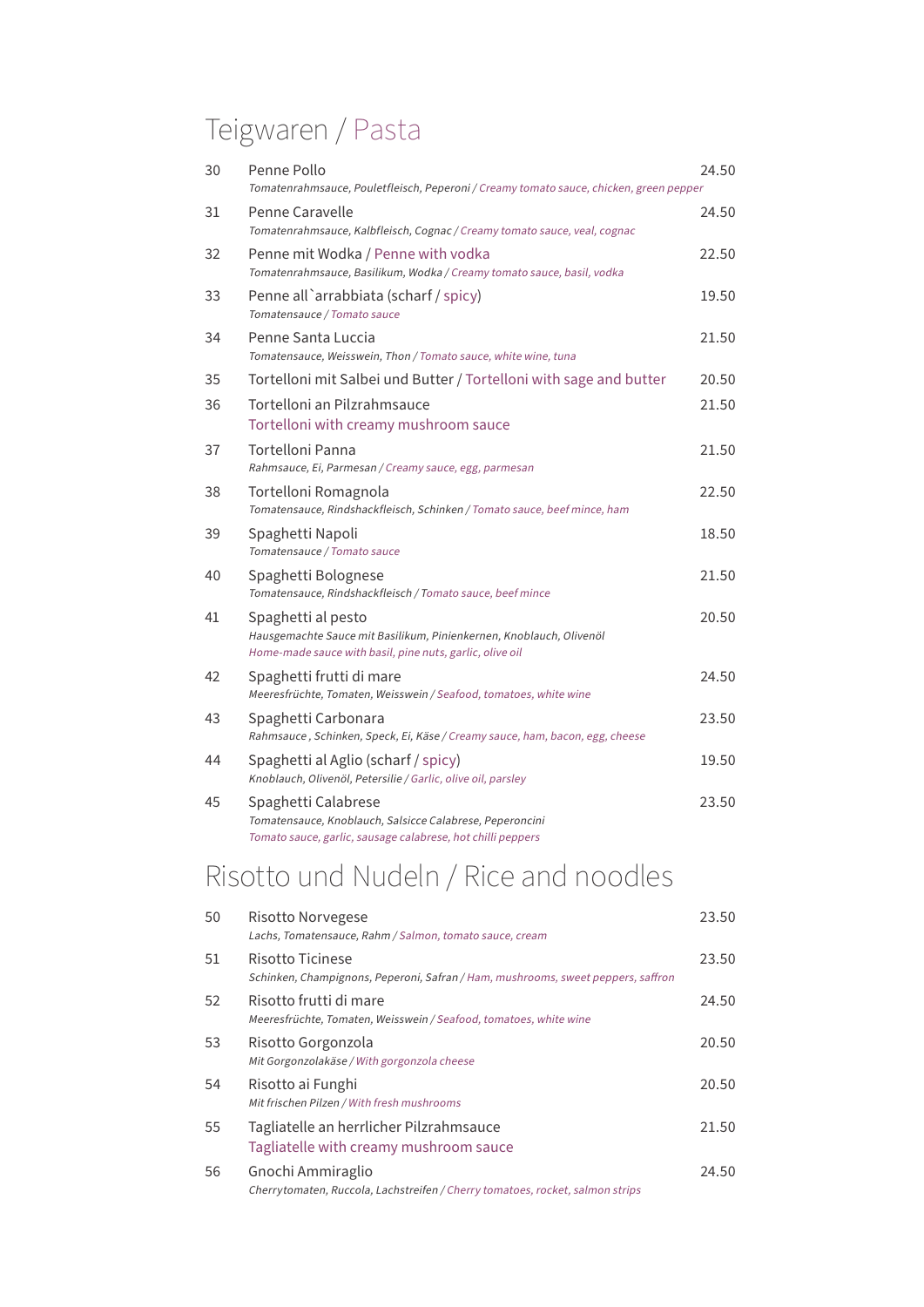### Fleischgerichte / Meat dishes

| 60 | Pouletschnitzel an Orangen-Portweinsauce, Reis und Gemüse<br>Chicken schnitzel with orange port wine sauce, rice and vegetables                                  | 29.50 |
|----|------------------------------------------------------------------------------------------------------------------------------------------------------------------|-------|
| 61 | Schweinssteak (200 g) Pork steak (200 g)<br>Mit Pommes frites, Gemüse und hausgemachter Kräuterbutter<br>With French fries, vegetables and home-made herb butter | 30.50 |
| 62 | Schweinsschnitzel paniert mit Pommes frites<br>Breaded pork schnitzel with French fries                                                                          | 23.50 |
| 63 | Schweinsschnitzel an Pilzramsauce und Nudeln<br>Pork schnitzel with creamy mushroom sauce & noodles                                                              | 28.50 |
| 64 | Piccata milanese Tomatenspaghetti (Kalbfleisch)<br>Piccata milanese with tomato spaghetti (veal)                                                                 | 34.50 |
| 65 | Kalbsschnitzel an Zitronenrahmsauce (Risotto)<br>Veal schnitzel with creamy lemon sauce (Risotto)                                                                | 36.50 |
| 66 | Saltimbocca mit Safran-Risotto / Saltimbocca with saffron risotto                                                                                                | 37.50 |

Kalbsplätzli mit Rohschinken und Salbeiblatt / Slice of veal with smoked ham and sage leaf

## Schweizer Spezialitäten / Swiss specialities

| 71 | Kalbsbratwurst mit Zwiebelsauce und Rösti<br>Veal sausage with onion sauce and hash browns                                                                | 23.50 |
|----|-----------------------------------------------------------------------------------------------------------------------------------------------------------|-------|
| 72 | Schweins Cordon-Bleu / Pork cordon-bleu<br>Mit Röstikroketten und Gemüse / With hash brown croquettes and vegetables                                      | 33.50 |
| 73 | Zürcher Geschnetzeltes mit Rösti (Kalb)<br>Thin strips of yeal with hash browns, Zurich-style                                                             | 38.50 |
| 74 | Rindssteak (Rib eye) / Rib eye steak (beef)<br>Pommes frites, Gemüse und hausgemachte Kräuterbutter<br>French fries, vegetables and home-made herb butter | 38.50 |
| 75 | Kalbs Cordon-Bleu / Veal cordon-bleu<br>Mit Pommes frites oder Nüdeli und Gemüse / With French fries or noodles and vegetables                            | 38.50 |
| 76 | Wienerschnitzel (Kalb) / Wienerschnitzel (veal)<br>Mit Pommes frites und Gemüse / With French fries and vegetables                                        | 37.50 |
| 77 | Luzerner Chügelipastetli / Lucerne vealpie on creamy sauce<br>Mit Reis und Gemüse / With rice and vegetables                                              | 29.50 |

## Fischgerichte / Fish dishes

| 81 | Zander Fischknusperli im Bierteig / Perch fish nuggets in beer batter 29.50<br>Mit Tartarsauce, Reis und Gemüse / With tartar sauce, rice and vegetables |       |
|----|----------------------------------------------------------------------------------------------------------------------------------------------------------|-------|
| 82 | Wolfbarsch-Filet gebraten / Seabass fillet fried<br>Mit Risotto und Gemüse/ With risotto and vegetables                                                  | 36.50 |
| 83 | Lachsschnitte an Zitronenbutter / Salmon slice with lemon butter<br>Mit Risotto und Spinat/With risotto and spinach                                      | 34.50 |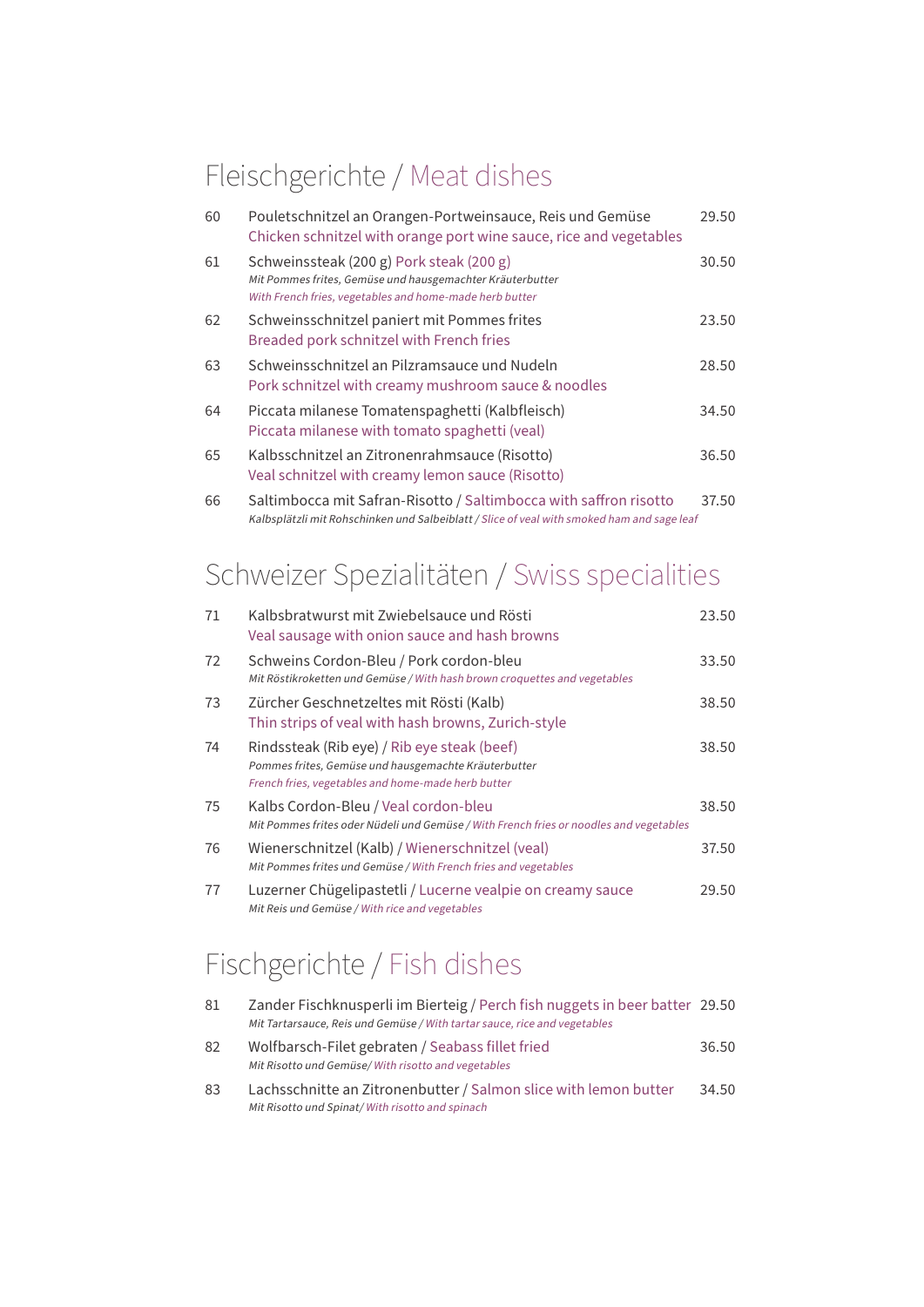#### Kindermenus / Children's dishes

| 172 | Pommes frites mit Ketchup<br>French fries with ketchup                 | 8.50  |
|-----|------------------------------------------------------------------------|-------|
| 173 | Chicken Nuggets mit Pommes frites<br>Chicken nuggets with French fries | 13.50 |
| 174 | Schnipo<br>Breaded pork schnitzel with French fries                    | 14.50 |
| 175 | Tomatenspaghetti<br>Spaghetti with tomato sauce                        | 10.50 |
| 176 | Kinderpizza Margherita<br>Children's Pizza margherita                  | 10.50 |
| 177 | Kinderpizza Prosciutto<br>Children's Pizza with ham                    | 12.50 |

### Deklaration Fleisch / Origin of the meat

|         | Kalbfleisch<br>Veal        | Schweiz<br>Switzerland |
|---------|----------------------------|------------------------|
|         | Rindfleisch<br><b>Beef</b> | Schweiz<br>Switzerland |
|         | Schweinefleisch<br>Pork    | Schweiz<br>Switzerland |
|         | Pouletfleisch<br>Chicken   | Schweiz<br>Switzerland |
| $\star$ | Chicken Nuggets            | Schweiz / Switzerland  |

#### Deklaration Fisch / Origin of the fish

| Zander         | Österreich         |
|----------------|--------------------|
| Pike perch     | Austria            |
| Wolfbarsch     | Holland            |
| <b>Seabass</b> | <b>Netherlands</b> |
| Lachs          | Norwegen           |
| Salmon         | Norway             |

 Kann mit AML als Leistungsförderer erzeugt sein. Forming methods may have used anti-microbial performance-enhancing substances.

Hauptgerichte und Pizza take-away 10% günstiger / Main courses and pizza take-away 10% off

Hauptgerichte sind auch in kleinen Portionen erhältlich. Preisreduktion pro Gericht CHF 3.— / Main courses are also available in small portions. Price reduction per dish CHF 3.—

Alle Preise inkl. MwSt. / All prices incl. VAT.

\*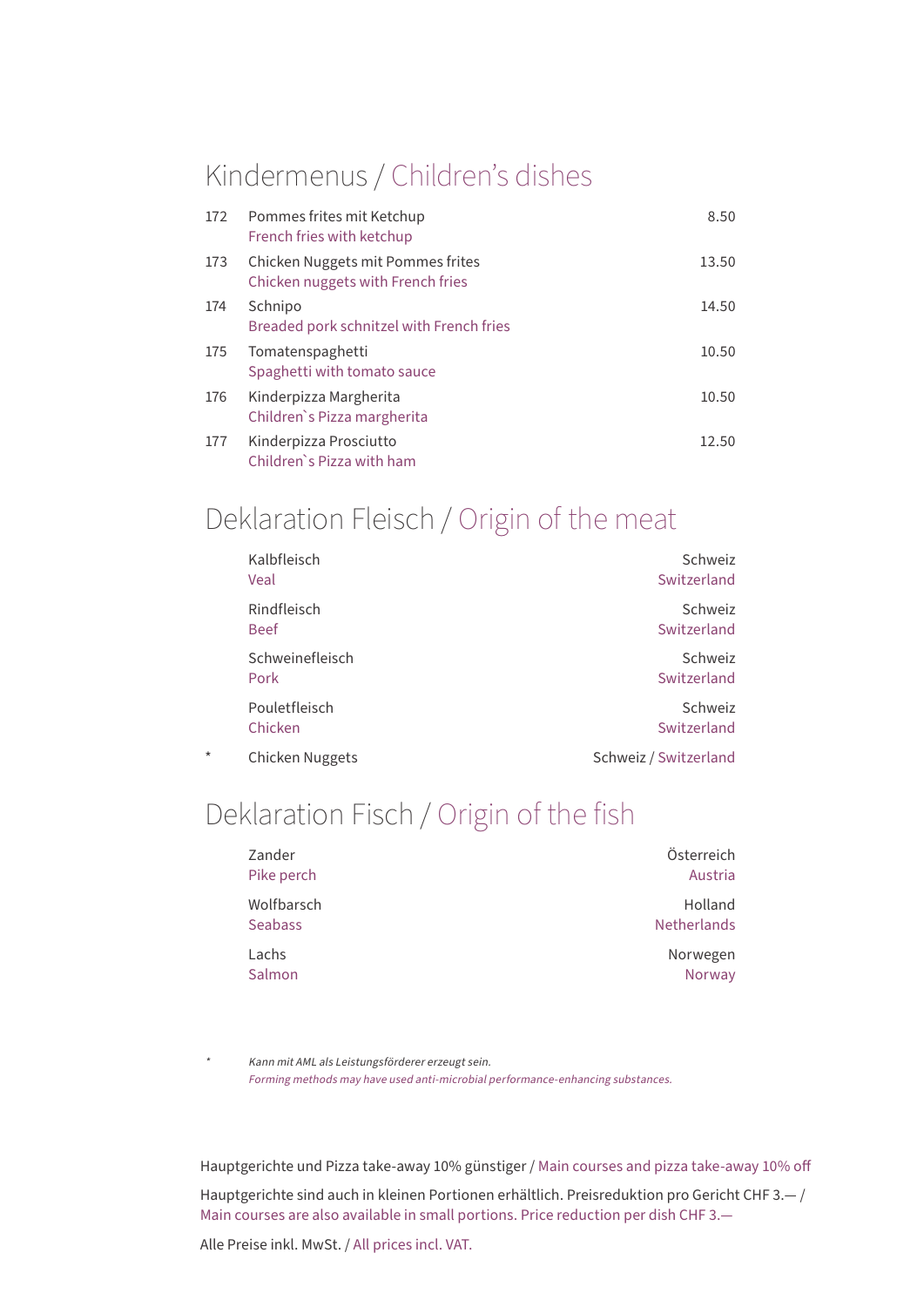### Pizza

| 100 | Margherita<br>Tomatensauce, Mozzarella, Oregano / Tomato sauce, mozzarella, oregano                                                                                                                                                        | 18.50 |
|-----|--------------------------------------------------------------------------------------------------------------------------------------------------------------------------------------------------------------------------------------------|-------|
| 101 | Napoli<br>Tomatensauce, Mozzarella, Sardellen, Oliven, Oregano<br>Tomato sauce, mozzarella, anchovies, olives, oregano                                                                                                                     | 20.50 |
| 102 | Prosciutto<br>Tomatensauce, Mozzarella, Schinken, Oregano / Tomato sauce, mozzarella, ham, oregano                                                                                                                                         | 20.50 |
| 103 | Salame<br>Tomatensauce, Mozzarella, Salami, Oliven, Oregano<br>Tomato sauce, mozzarella, salami, olives, oregano                                                                                                                           | 20.50 |
| 104 | Con funghi<br>Tomatensauce, Mozzarella, frische Pilze, Oregano<br>Tomato sauce, mozzarella, fresh mushrooms, oregano                                                                                                                       | 19.50 |
| 105 | Prosciutto con funghi<br>Tomatensauce, Mozzarella, Schinken, frische Pilze, Oregano<br>Tomato sauce, mozzarella, ham, fresh mushrooms, oregano                                                                                             | 21.50 |
| 106 | Al tonno<br>Tomatensauce, Mozzarella, Thon, Zwiebeln, Oliven, Oregano<br>Tomato sauce, mozzarella, tuna, onions, olives, oregano                                                                                                           | 21.50 |
| 107 | Calzone (gedeckt / covered)<br>Tomatensauce, Mozzarella, Schinken, frische Pilze, Ei, Oregano<br>Tomato sauce, mozzarella, ham, fresh mushrooms, egg, oregano                                                                              | 22.50 |
| 108 | Gorgonzola<br>Tomatensauce, Mozzarella, Gorgonzola, Oregano<br>Tomato sauce, mozzarella, gorgonzola, oregano                                                                                                                               | 20.50 |
| 109 | Popeye<br>Tomatensauce, Mozzarella, Spinat, Ei, Oregano<br>Tomato sauce, mozzarella, spinach, egg, oregano                                                                                                                                 | 21.50 |
| 110 | Hawaii<br>Tomatensauce, Mozzarella, Schinken, Ananas, Oregano<br>Tomato sauce, mozzarella, ham, pineapple, oregano                                                                                                                         | 21.50 |
| 111 | Al Pizzaiolo<br>Tomatensauce, Mozzarella, Schinken, frische Pilze, Peperoni, Salsiccia,<br>hausgemachte Kräuterbutter, Oregano<br>Tomato sauce, mozzarella, ham, fresh mushrooms, sweet pepper, sausage,<br>home-made herb butter, oregano | 24.50 |
| 112 | Quattro stagioni<br>Tomatensauce, Mozzarella, Schinken, frische Pilze, Peperoni, Artischocken, Oregano<br>Tomato sauce, mozzarella, ham, fresh mushrooms, green peppers, artichokes, oregano                                               | 22.50 |
| 113 | All`aglio<br>Tomatensauce, Mozzarella, Knoblauch, Oregano<br>Tomato sauce, mozzarella, garlic, oregano                                                                                                                                     | 19.50 |
| 114 | Frutti di mare<br>Tomatensauce, Mozzarella, Meeresfrüchte, Oregano<br>Tomato sauce, mozzarella, seafood, oregano                                                                                                                           | 24.50 |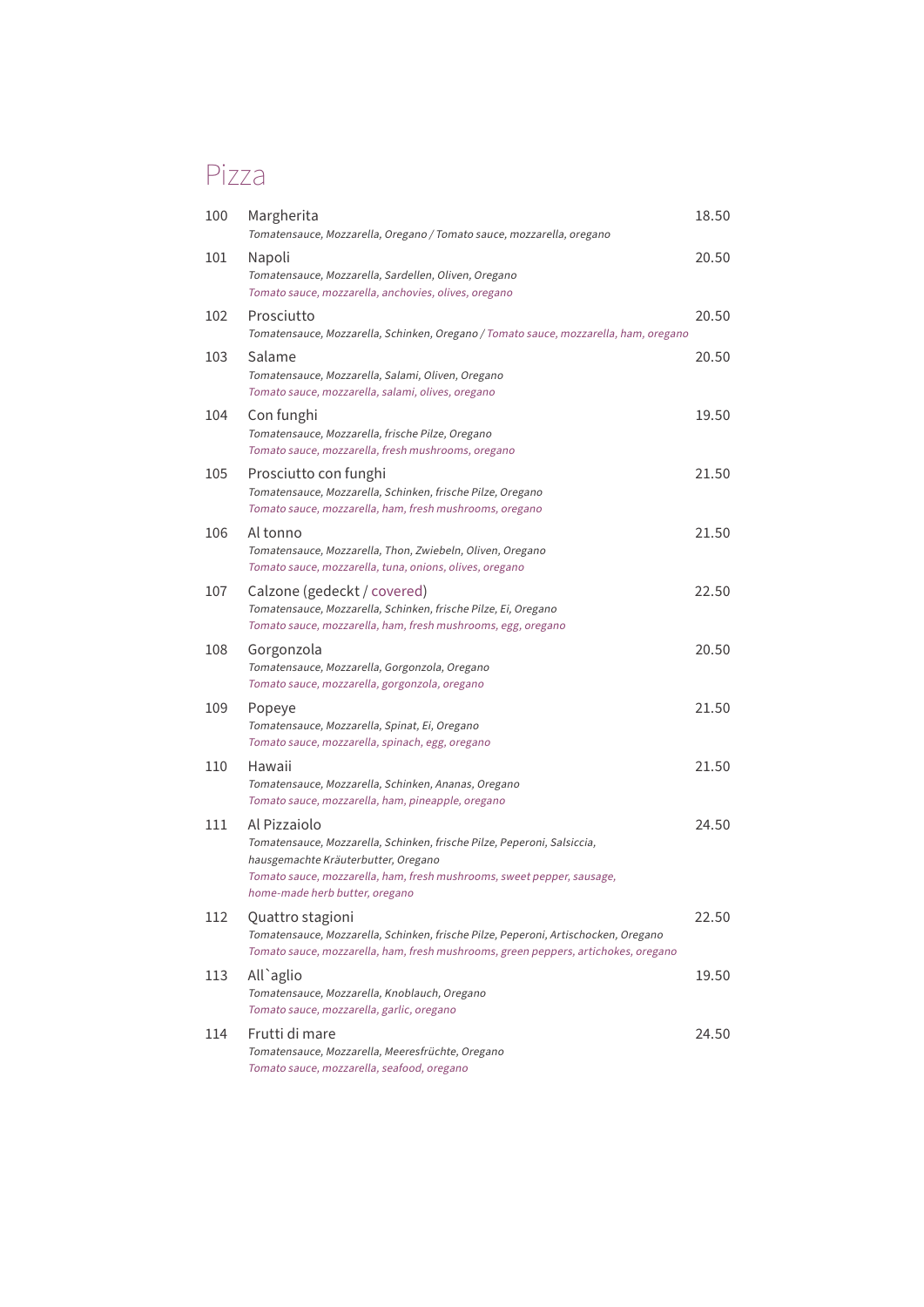| 115 | Venezia<br>Tomatensauce, Mozzarella, Parmaschinken, Zwiebeln, Kapern,<br>hausgemachte Kräuterbutter, Oregano<br>Tomato sauce, mozzarella, Parma ham, onions, capers, home-made herb butter, oregano                                                    | 24.50 |
|-----|--------------------------------------------------------------------------------------------------------------------------------------------------------------------------------------------------------------------------------------------------------|-------|
| 116 | Fantasia<br>Tomatensauce, Mozzarella, Speck, frische Pilze, Knoblauch, Ei, Oregano<br>Tomato sauce, mozzarella, bacon, fresh mushrooms, garlic, egg, oregano                                                                                           | 22.50 |
| 117 | Vegetariana<br>Tomatensauce, Mozzarella, frische Pilze, Spinat, Artischocken, Peperoni, Oregano<br>Tomato sauce, mozzarella, fresh mushrooms, spinach, artichokes, green peppers, oregano                                                              | 22.50 |
| 118 | Diavola<br>Tomatensauce, Mozzarella, Salsicce Calabrese, Oliven, Oregano<br>Tomato sauce, mozzarella, sausage calabrese, olives, oregano                                                                                                               | 21.50 |
| 119 | Löwendenkmal / Lion monument<br>Tomatensauce, Mozzarella, Schinken, frische Pilze, Speck, Artischocken,<br>hausgemachte Kräuterbutter, Oregano<br>Tomato sauce, mozzarella, ham, fresh mushrooms, bacon, artichokes,<br>home-made herb butter, oregano | 24.50 |
| 120 | Caprese<br>Tomatensauce, Mozzarella, frische Tomaten, Basilikum, Oregano<br>Tomato sauce, mozzarella, fresh tomatoes, basil, oregano                                                                                                                   | 19.50 |
| 121 | Caravelle<br>Tomatensauce, Mozzarella, frische Pilze, Ei, Salsicce Calabrese,<br>Knoblauch, Parmaschinken, Oregano<br>Tomato sauce, mozzarella, fresh mushrooms, egg, sausage calabrese,<br>garlic, Parma ham, oregano                                 | 24.50 |
| 122 | Pollo<br>Tomatensauce, Mozzarella, Pouletfleisch, Artischocken, Knoblauch,<br>Kräuterbutter, Oregano<br>Tomato sauce, mozzarella, chicken, artichokes, garlic, home-made herb butter, oregano                                                          | 24.50 |
| 123 | Zia Agnese<br>Tomatensauce, Mozzarella, Kalbfleisch, Ei, Oregano<br>Tomato sauce, mozzarella, veal, eggs, oregano                                                                                                                                      | 24.50 |
| 124 | Quatro formaggi<br>Tomaten, vier verschiedene Käsesorten, Oregano<br>Tomato sauce, 4 different kinds of cheese, oregano                                                                                                                                | 22.50 |
| 125 | Della Nonna<br>Tomatensauce, Mozzarella, Speck, Zwiebeln, Oliven, Oregano<br>Tomato sauce, mozzarella, bacon, onions, olives, oregano                                                                                                                  | 21.50 |
| 126 | Padana<br>Tomatensauce, Mozzarella, Spinat, Knoblauch, Parmesan, Oregano<br>Tomato sauce, mozzarella, spinach, garlic, parmesan, oregano                                                                                                               | 20.50 |
| 127 | Salmone<br>Tomatensauce, Mozzarella, Lachs, Zwiebeln, Kapern, Oregano<br>Tomato sauce, mozzarella, salmon, onions, capers, oregano                                                                                                                     | 23.50 |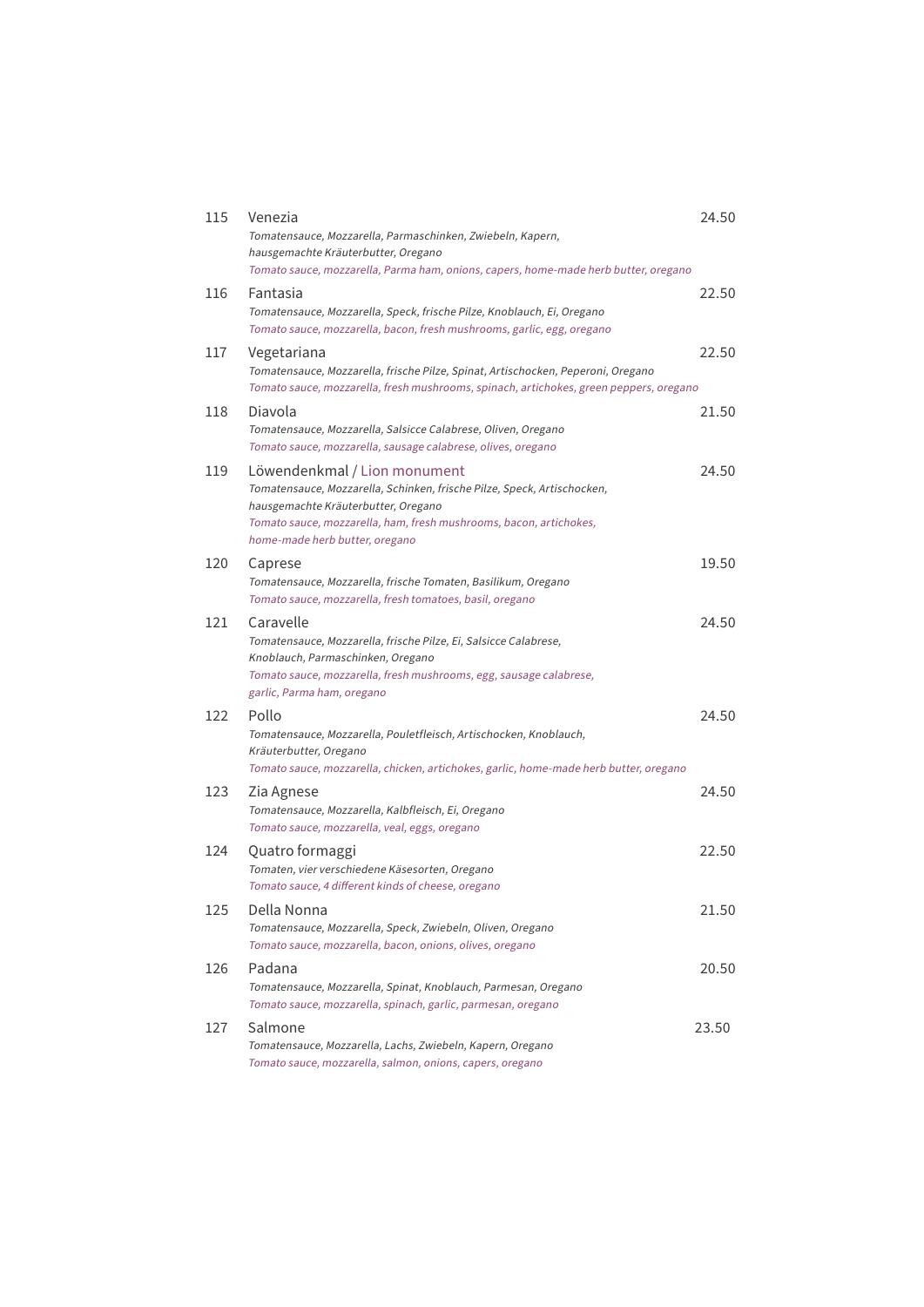## Kaffee / Coffee

| 300 | Kaffee Crème<br>Coffee with cream                     | 4.80 |
|-----|-------------------------------------------------------|------|
| 301 | Kaffee Haag<br>Decaffeinated coffee                   | 4.80 |
| 302 | Kaffee Espresso / Espresso                            | 4.80 |
| 303 | Kaffee Mélange<br>Coffee with whipped cream           | 5.50 |
| 304 | Doppelter Espresso<br>Double Espresso                 | 6.80 |
| 305 | Cappuccino mit «Schümli»<br>Cappuccino with «Schümli» | 5.50 |
| 306 | Milchkaffee / Coffee with milk                        | 4.80 |
| 307 | Kaffee Coretto Grappa<br>Coffee Coretto Grappa        | 6.80 |
| 308 | Kaffee Luz / Coffee Luz (alcoholic)                   | 6.50 |
| 309 | Kaffee Zwetschgen<br>Coffee with prune liquor         | 6.50 |
| 310 | Kaffee Chrüter<br>Coffee with herb liquor             | 6.50 |
| 311 | Latte Macchiato / Latte Macchiato                     | 6.50 |

#### Tee / Tea

#### Zubereitet mit frischen Kräutern Prepared with fresh herbs 312 Schwarztee / Black tea 4.80 313 Pfefferminztee / Peppermint tea 4.80 314 Hagebuttentee / Rose hip tea 4.80 315 Kamillentee / Camomile tea 4.80 316 Verveinetee / Verbena tea 4.80 317 Früchtetee / Fruit tea 4.80 318 Grüntee / Green tea 4.80 319 Apfel-Punch / Apple punch 5.50 320 Ovomaltine warm / Hot ovomaltine 4.80 321 Schoggi warm / Hot chocolate 4.80 322 Schoggi mélange 5.50 Hot chocolate with whipped cream 323 Warme oder kalte Milch 4.20 Hot or cold milk



### Kalte Getränke / Cold beverages

#### Im Fläschli / Bottles

| 324                        | Coca Cola / Coke                                          |      | 33 cl | 4.90   |
|----------------------------|-----------------------------------------------------------|------|-------|--------|
| 325                        | Cola light / Coke light                                   |      | 33 cl | 4.90   |
| 326                        | Mineralwasser<br>Sparkling mineral water                  |      | 50 cl | 6.20   |
| 327                        | Apfelschorle<br>Apple juice Spritzer                      |      | 33 cl | 4.90   |
| 328                        | Mineral ohne Kohlensäure<br>Still mineral water           |      | 30 cl | 4.90   |
| 329                        | Rivella: rot, blau<br>Rivella: red, blue                  |      | 30 cl | 4.90   |
| 330                        | Apfelsaft / Apple juice                                   |      | 30 cl | 4.90   |
| 331                        | <b>Schweppes Tonic</b><br>Tonic water (Schweppes)         |      | 20 cl | 4.90   |
| 332                        | Schweppes Bitter Lemon<br><b>Bitter lemon (Schweppes)</b> |      | 20 cl | 4.90   |
| 333                        | Fanta / Fanta (Orange)                                    |      | 33 cl | 4.90   |
| 334                        | Suure Moscht / Cider                                      |      | 50 cl | 6.90   |
|                            | Im Glas / By glass                                        | 2 dl | 3 dl  | 5 dl   |
| 361                        | Coca Cola / Coke                                          | 3.60 | 4.30  | 5.60   |
| 362                        | Mineral<br>Sparking / still mineral water                 | 3.60 | 4.30  | 5.60   |
| 363                        | Sprite / Sprite                                           | 3.60 | 4.30  | 5.60   |
| 364                        | Eistee / Iced tea                                         | 3.60 | 4.30  | 5.60   |
| Fruchtsäfte / Fruit juices |                                                           |      |       | $2$ dl |
| 365                        | Orangensaft / Orange juice                                |      |       | 5.20   |
| 366                        | Traubensaft / Grape juice                                 |      |       | 5.20   |
| 367                        | Fruchtsäfte (diverse)<br>Various fruit juices             |      |       | 5.20   |
| 368                        | Tomatensaft<br>Tomato juice                               |      |       | 5.20   |